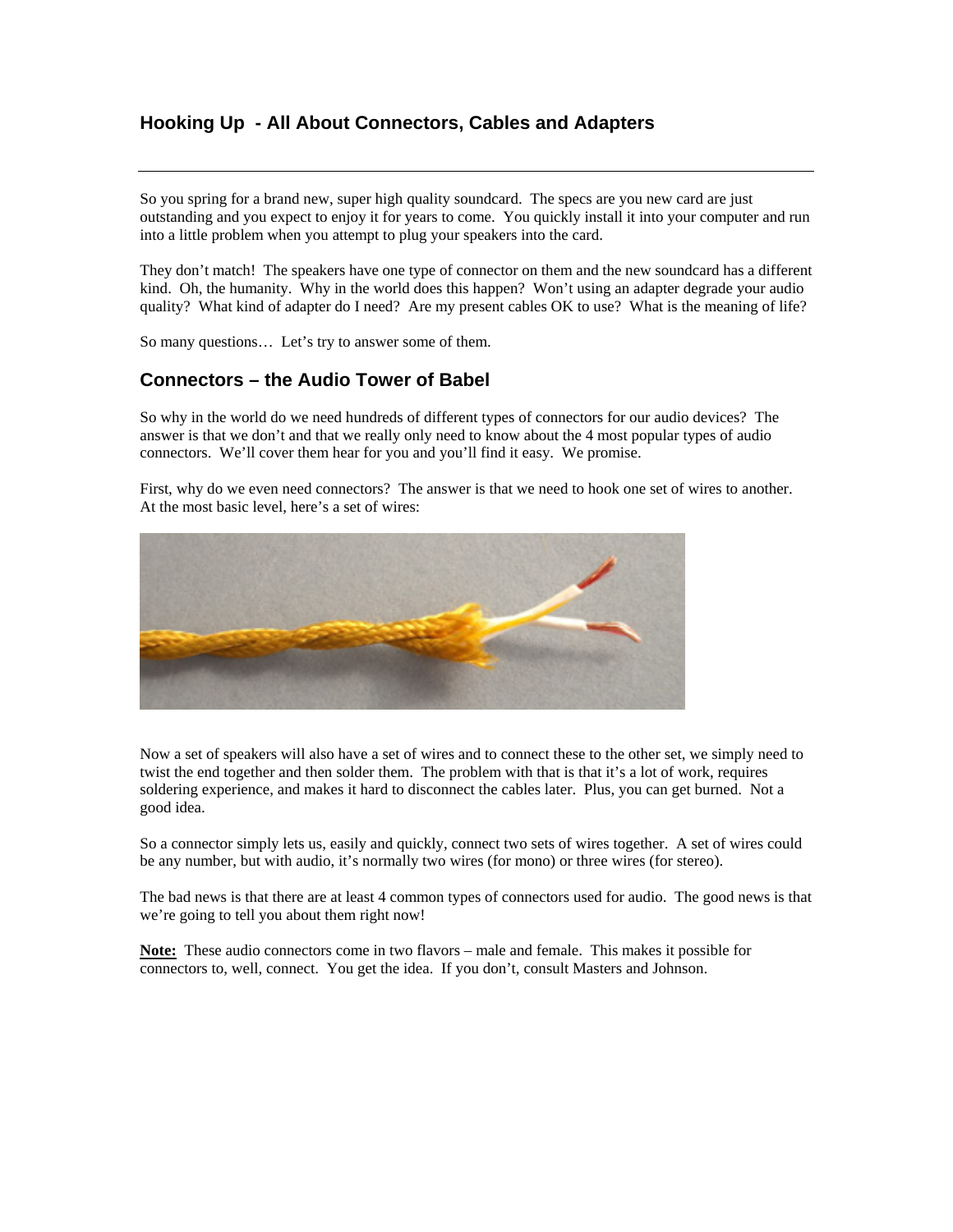### **RCA Connector**



Named after the company and popular since the 1940s…

**Pros:** These are practically indestructible and many that are over 50 years old are in daily use today. They are cheap and easy to use.

**Cons:** Each connector can only carry one audio channel, so you need two of them for stereo. Plugging and unplugging requires two hands.

In the audio world, Red normally indicates the Right Channel and White denotes the Left channel.

#### **1/8" or 3.5mm connector**



Used on I-pods, walkmans and most PCs. The name denotes the size which is rightly 3.5mm but is almost 1/8". You can call it by either name.

**Pros:** Super small connector for pocket size devices.

**Cons:** Super small and somewhat fragile due to very small wires inside. Headphones using this will normally last only a short time if the wires and connectors are stressed at all.

This type of connector is available both in a stereo and mono configuration. A stereo unit will have two black bands as you see in the picture. A mono unit only has one black band.

#### **¼" connector**



Looks pretty much like our 1/8" connector, doesn't it? But it's twice as big and far more rugged. Used extensively by musicians and pro audio types.

**Pros:** tough and built to withstand stepping on cables and spilling beer on them. **Cons:** Bigger, heavier and more expensive. Not useful for very small devices.

Available in stereo or mono versions as above…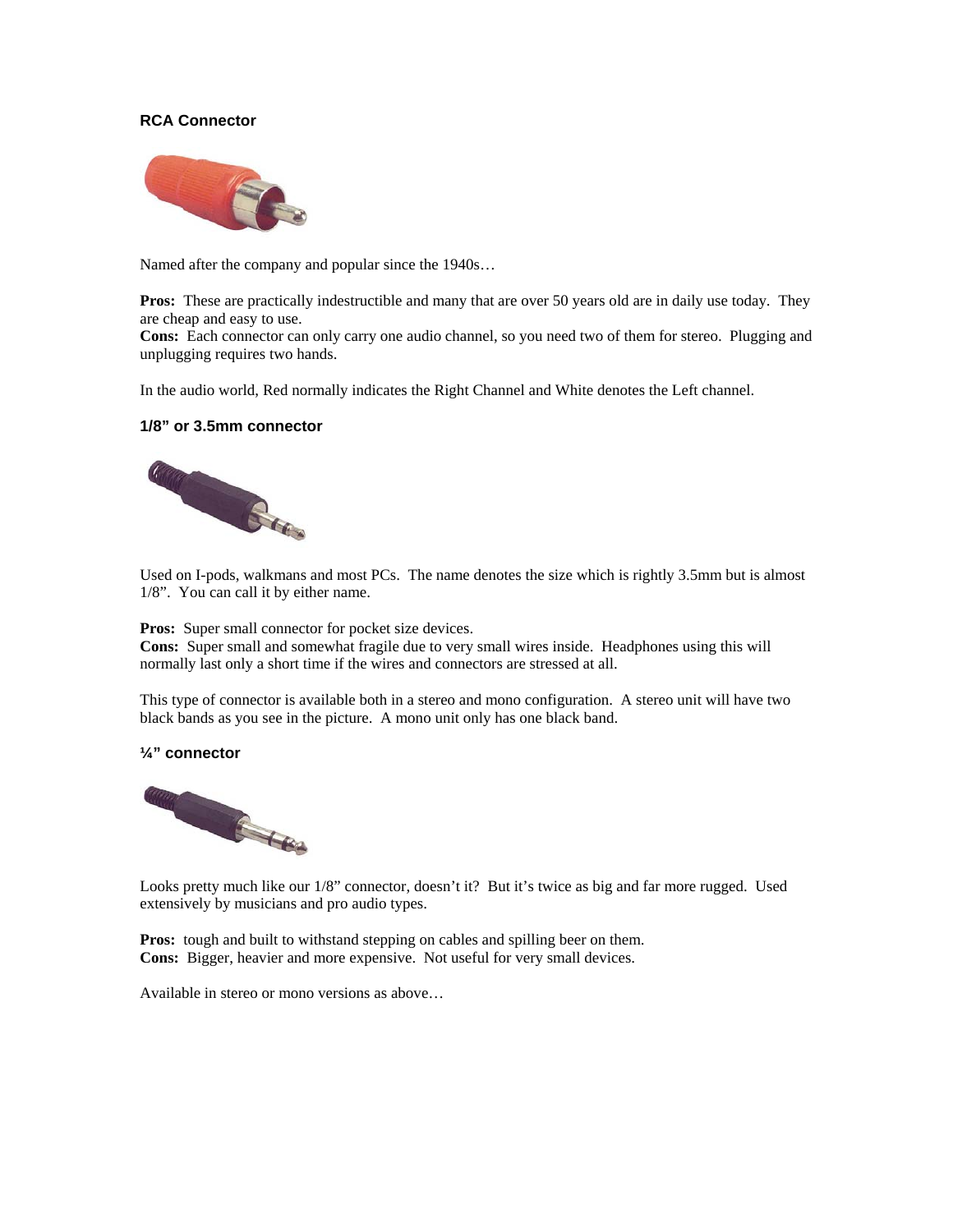### **XLR connector**



Now that's a serious looking connector. It's used extensively in pro audio circles.

**Pros:** Super high quality connector with locking connections and large surface areas **Cons:** Much more expensive, much bigger, much heavier

These are often thought of as balanced audio connectors, but this is incorrect. They simply connect wires together just like any connector. These are, however, frequently used in balanced audio environments due to their ability to connect three wires. For an explanation of balanced audio (not needed for most folks doing audio restoration) click here: www.hereitis.com



Here's a look at a schematic:

#### **Summary of fun facts about connectors:**

- The main purpose of connectors is to hook together wires in a quick and easy manner
- Audio connectors are only a tiny fraction of the tens of thousands of types of connectors
- In the world of audio connectors, most of us only have to be concerned with the four shown above
- Stereo connectors allow the hookup of 3 wires Left, Right and ground
- Mono connectors only all the hookup of 2 wires Signal and ground
- Any of our stand connectors shown above in either their male or female configurations can be "adapted" to any other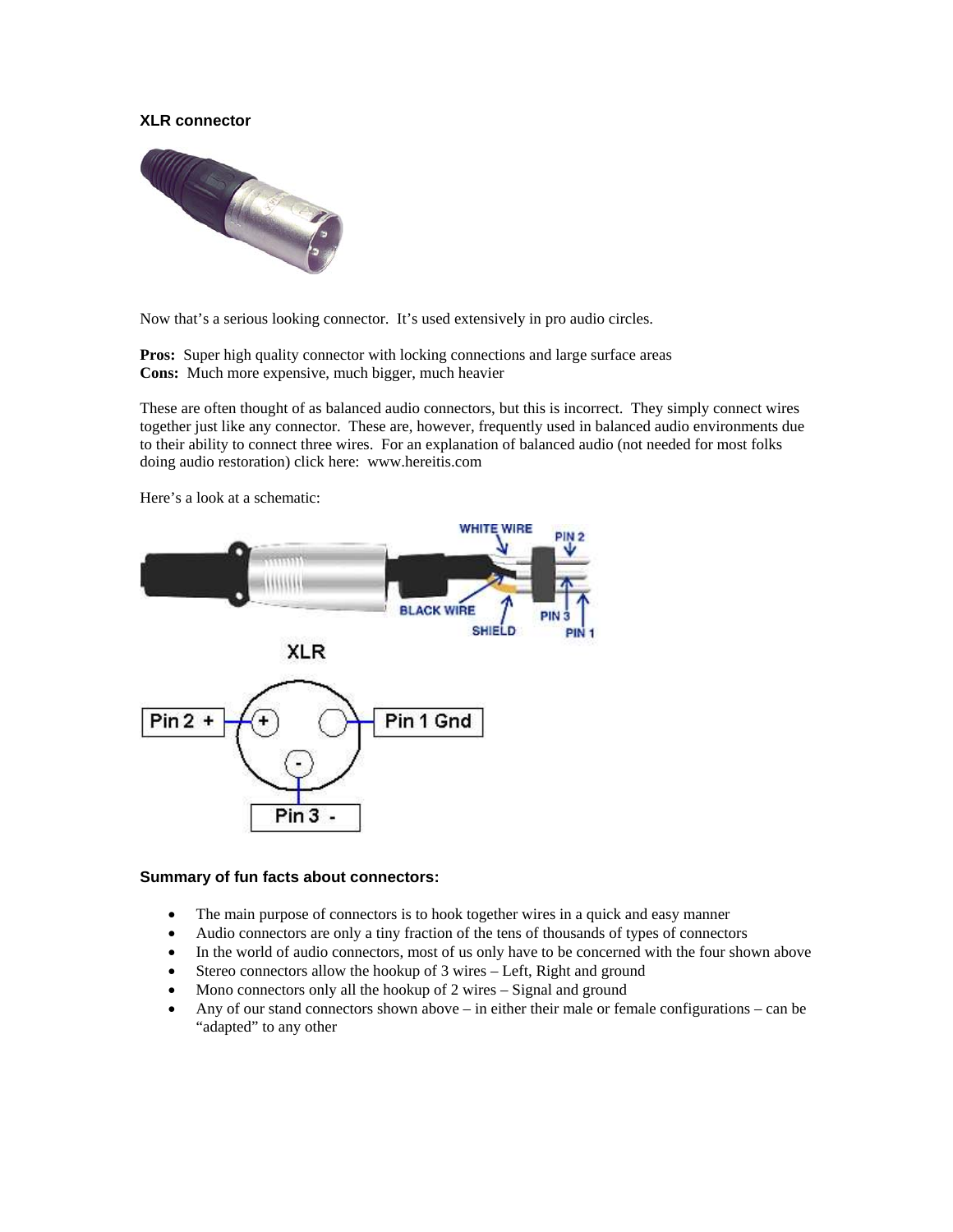# **Adapters**

Now that we know the names of the common audio connectors, we can figure out how in the heck to connect our speakers to our sound card.

Have a look at your speakers. This is the type of cable that comes from them. It used to plug right into your computer, but the new soundcard has different jacks. Using our new encyclopedic knowledge of connectors, we identify this as a 3.5mm, male, stereo connector.



Here's a look at the jacks on the back of the soundcard:



No matter how hard you try, you can't plug these two in together – and have them actually work. Hammers, drills and other tools won't help. An adapter is the answer.

That's because our new soundcard uses RCA jacks and our speakers have a male, 1/8" plug – we just need to use adapter so that they can plug together.

### **Choosing our Adapters**

In this case, we'd end up using something like this pair of items:

First we take use this cable:



Then we plug one of these onto the end with the 1/8" connector: